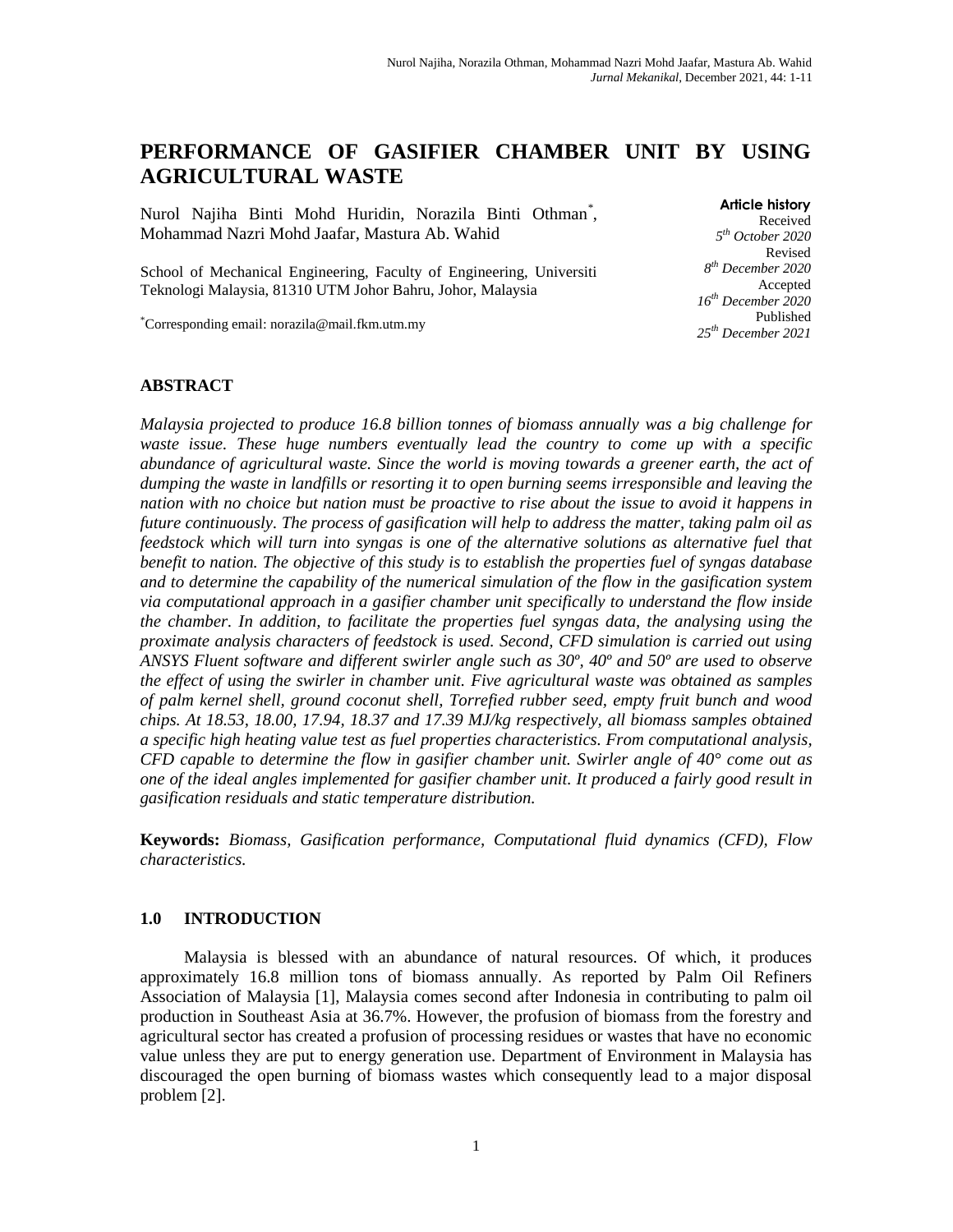Nonetheless, biomass can be beneficial with an extra edge of advantage over other resources in the context of renewable energy. This is due to its availability and mass resources with easy storage. A recent paper has shown a significant total deployment status of 17% in comparison to other technologies [3]. This means, studies of renewable energy have been positively increased in addition to statistics of around 100 relevant documents being published in Malaysia as the largest abstract and citation database of peer-reviewed literature.

Biomass is the plant material derived from the reaction between CO2 in the air, water and sunlight through photosynthesis, to produce carbohydrates that form the building blocks of biomass. The biomass resource can be considered as organic matter, in which the energy of sunlight is stored in chemical bonds. Some examples of biomass are energy crops, virgin wood, agricultural residues, food waste and industrial waste. In order to produce the syngas, the experimental test rig called gasifier unit is seem to be necessary. In general, the whole unit called gasification system.

In specific the gasification is a conversion technology that converts any carboncontaining material [4], coal for example, into synthesis gas. Gasification is a process consisting in the conversion of a solid/liquid organic compound in a gas or vapour phase and a solid phase [5], which it also called the gas phase, syngas. Carbon reacts with water in the form of steam and oxygen at relatively high pressure typically greater than 3000kPa and at temperature commonly 1100ºC to produce raw synthesis gas or syngas, a mixture composed mainly of carbon monoxide and hydrogen. There would also be by producing the syngas consisting of ash, char and carbon which would undergo the clean-up process to produce syngas capable of generating electricity or steam [4]. Table 1 shows the main chemical reactions in biomass gasification.

| Type of<br>reaction      | Reaction<br>number              | Equation                                                                                                                                                                                                                                                                                                        | $\Delta H_{298}$<br>kJ/mol                    |
|--------------------------|---------------------------------|-----------------------------------------------------------------------------------------------------------------------------------------------------------------------------------------------------------------------------------------------------------------------------------------------------------------|-----------------------------------------------|
| Pyrolysis                | 2.1                             | Biomass $\rightarrow$ Char (C) + CO + CO <sub>2</sub> + H <sub>2</sub> O + H <sub>2</sub> + tar +<br>+ light hydrocarbons                                                                                                                                                                                       | $\langle$ ()                                  |
| Gas-solid<br>reactions   | 2.2<br>2.3<br>2.4<br>2.5<br>2.6 | Char $(C) + \frac{1}{2} O_2 \leftrightarrow CO$<br>Char $(C) + O_2 \leftrightarrow CO_2$<br>Char $(C) + CO_2 \leftrightarrow 2CO$<br>Char $(C)$ + H <sub>2</sub> O $\leftrightarrow$ CO + H <sub>2</sub><br>Char $(C)$ + 2H <sub>2</sub> $\leftrightarrow$ CH <sub>4</sub>                                      | $-111$<br>$-394$<br>$+172$<br>$+131$<br>$-42$ |
| Gas phase<br>reactions   | 2.7<br>2.8                      | $CO + H2O \leftrightarrow CO2 + H2$<br>$CH_4 + H_2O \leftrightarrow CO + 3H_2$                                                                                                                                                                                                                                  | $-41$<br>$+296$                               |
| Comprehensive<br>formula | 2.9                             | Biomass + $O_2$ (or/and H <sub>2</sub> O, CO <sub>2</sub> ) $\rightarrow$<br>$\rightarrow$ CO + CO <sub>2</sub> + H <sub>2</sub> O + H <sub>2</sub> + CH <sub>4</sub> + light hydrocarbons +<br>$+$ HCN + NH <sub>3</sub> + HCl + H <sub>2</sub> S + other sulphur gases +<br>$+$ tar $+$ char $+$ soot $+$ ash | $\mathcal{S}$ ()                              |

**Table 1: Main chemical reactions in biomass gasification [6]**

The main parts of gasification system to resolve and produce the syngas is based on the fixed-bed reactor are the updraft and downdraft reactor. In the updraft reactor the solid moves downwards with the respect to the gasification agent and the syngas produced moves upward in counter-current, while in the downdraft reactor, both the solid and the gas moved downward in co-current flow [7]. Consequences this reactor design is important to explore the knowledge.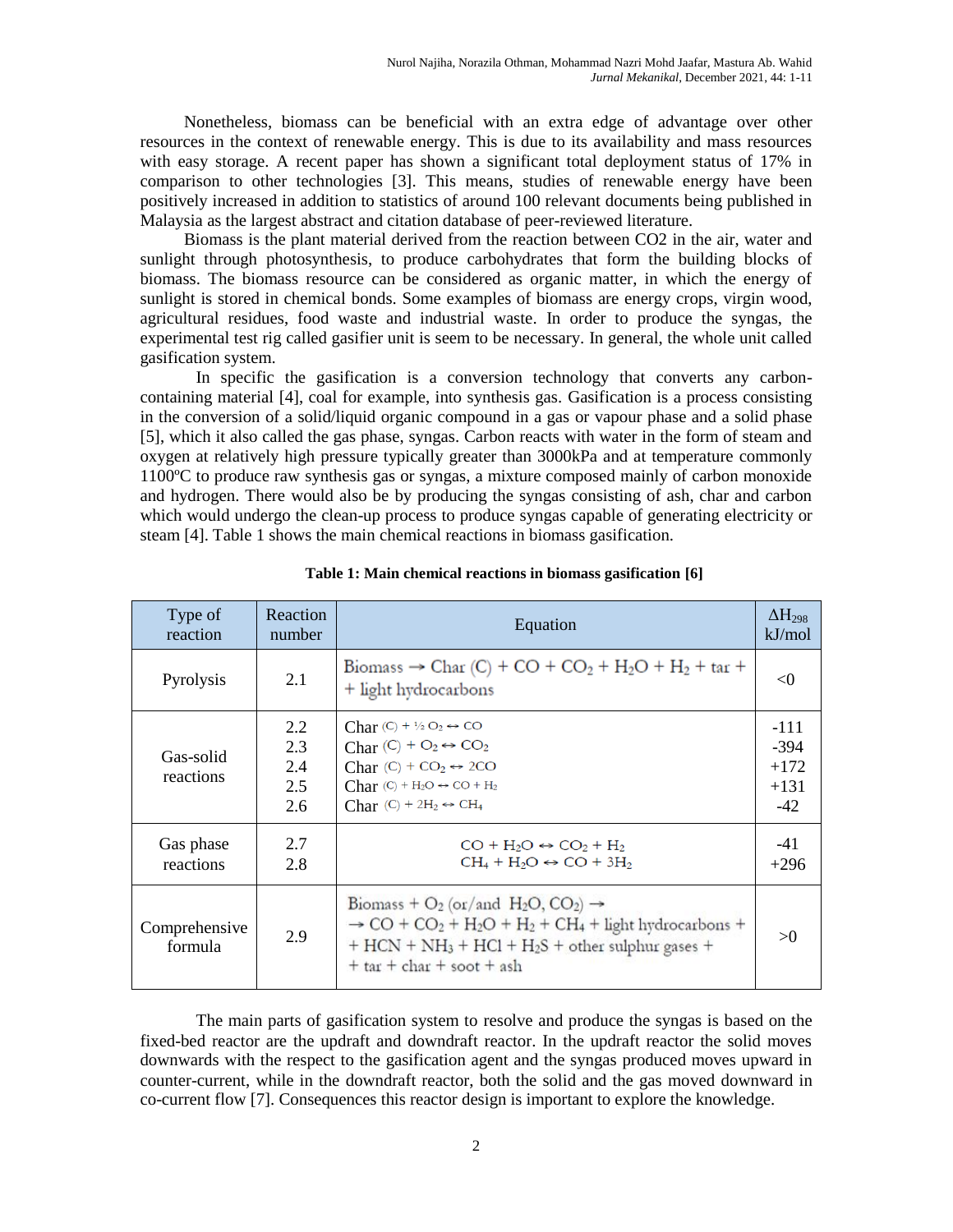Therefore, the objective of this project is to establish the data properties of different feedstock by using proximate and ultimate analysis. Next, this study is to investigate the ability of numerical simulation in a gasifier chamber unit to observe the flow inside the gasifier chamber unit. Moreover, this study will determine the flow characteristics via simulation in the gasification system. To run this study, proximate data will be analysed for five sample feedstock palm kernel shell, ground coconut shell, Torrefied rubber seed, empty fruit bunch and woodchips. Fixed bed gasifier will be used in the simulation study with inlet velocity of 9 m/s. Lastly, the flow will be simulated using three different swirler angles of 30°,40° and 50°. The study is hoped to address the fundamental issue of efficiency and performance of numerical simulation of the biofuel production when combust in any chamber setup and propose a constructive approach. This study will discover the biomass characterisation through proximate analysis and flow character by observing the residuals, solid particle distribution and static temperature distribution.

Here, topic one is explained about the background of study that will cover the biomass and gasification system information, the objective of this project and scope to complete this project. In topic two is about the methodology covers in this project. It starts from flow chart information, then continues with the experimental setup for proximate analysis and last is computational fluid dynamics methodology. In this topic, the modelling of the chamber is shown; the domain and boundary condition are shared including the meshing information. In topic four is about the results and discussion obtains in this project. Last but not least is about the conclusion of this project.

## **2.0 METHODOLOGY**

Figure 1 shows the flow chart of this study. Begin with the preparation of the samples from five types of feedstock then continue with the proximate and ultimate analysis. After that, the CFD simulation is done in this study.



**Figure 1 Flow chart of project.**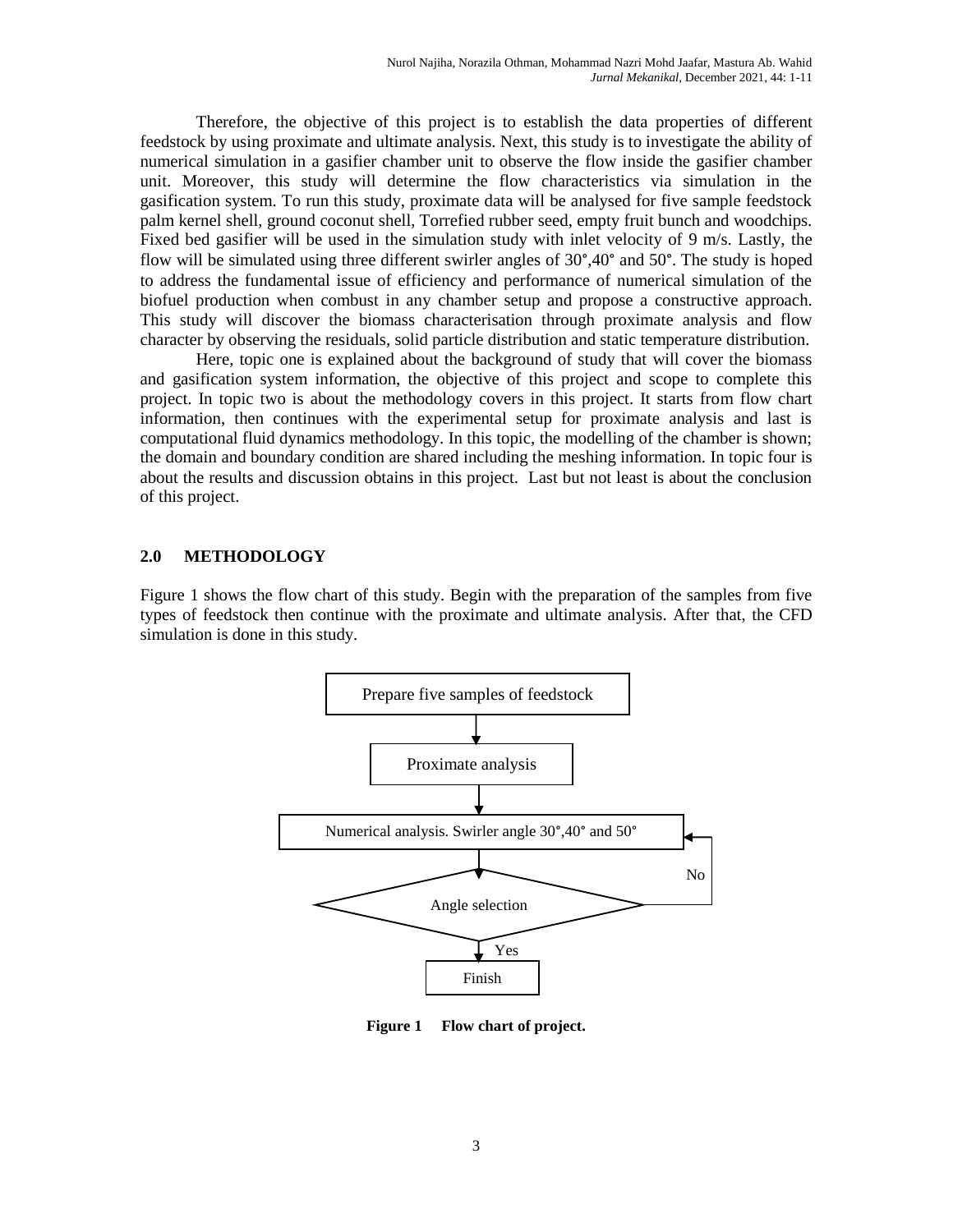## **2.1 Experimental Setup for Characterisation of Biomass**

Three standardised tests were carried out for proximate analysis. Five biomass samples were firstly crushed into smaller bits or fine powders if possible. Materials involved were Palm Kernel Shell (PKS), Ground Coconut Shall (GCS), Torrefied Rubber Seed (TRS), Empty Fruit Bunch (EFB) and Woodchips (WC). Figure 2 shows the sieve process to make sure the sample is refined. Then, it also shows the steps of proximate analysis. The analysis comprised of moisture content, volatile content, and ash content. Each data is recorded after every heating. Figure 3 shows the test rig setup for the whole unit of gasifier including chamber unit, nozzle, turbine, and compressor.



**Figure 2 Proximate analysis steps.**



**Figure 3 Fixed bed gasifier.**

## **2.2 Computational Fluid Dynamics Setup for Chamber Unit Modeling**

In order to do the computational analysis, the model of chamber unit must ready. Modelling is according to the real model in Combustion Laboratory as shown in Figure 4. In addition, the dimensional drawing about the assembly part of the reactor is shown in Figure 5. In this project, the variations of the swirler angle are used. The angle of the swirler in the reactor will vary at 30º,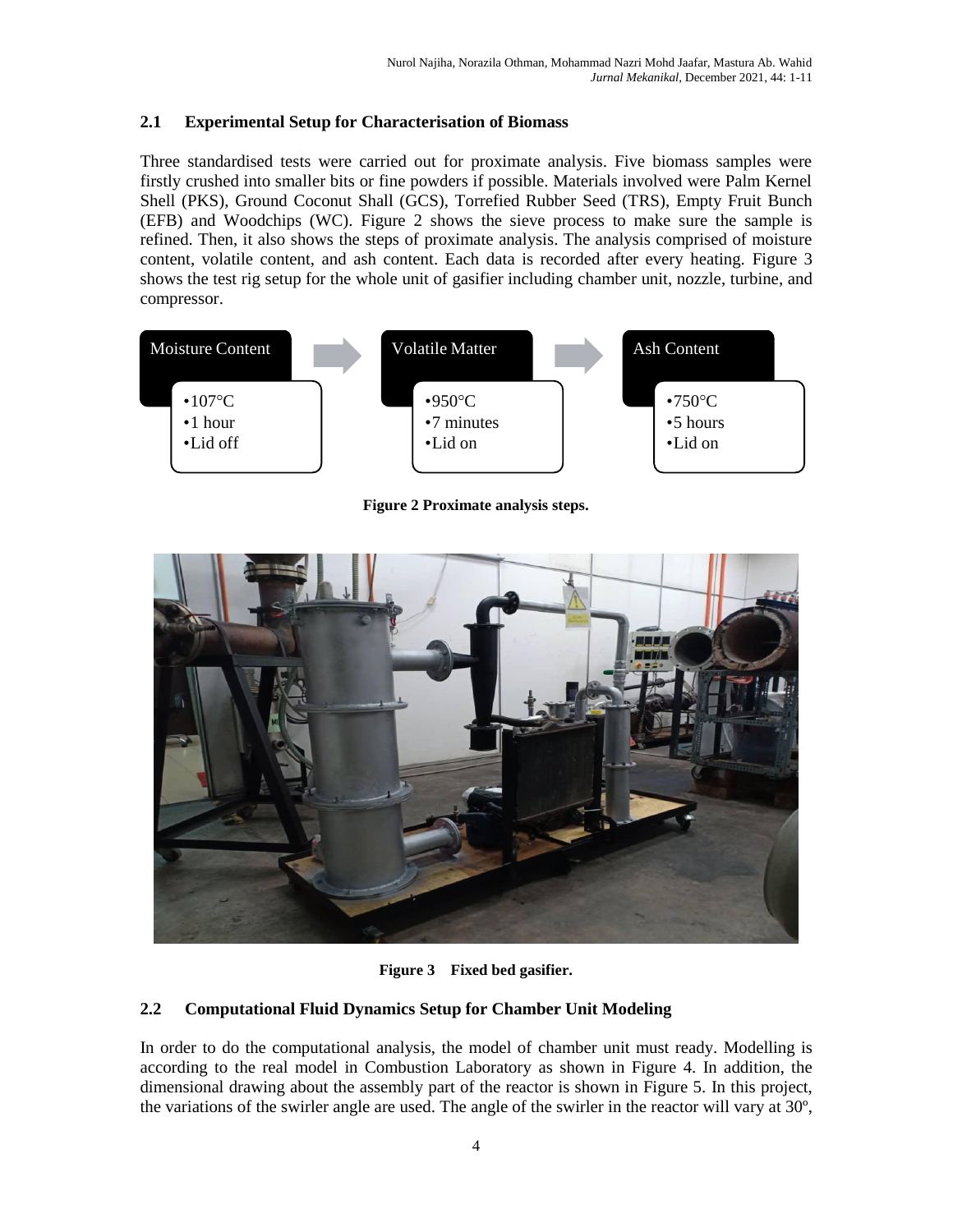40º and 50º. Table 2 shows the swirler is different from one another. This swirler will then be assembled into a full chassis creating a gasifier reactor for simulation used. The working principle of the gasification unit happens when air goes from bottom area to the combustion area from its 90º inlet and up to outlet leading to cyclone. Biomass will be filled through the inlet letting it sits above grater during combustion as shown in Figure 4. Figure 5 shows the plan view and front view of the reactor to make sure easy to understand the setup of the chamber reactor. The swirler plate angle is purposely to reduce the temperature consistently and shown in Figure 6.

| Parameter              | Swirler Angle (°) |              |              |  |
|------------------------|-------------------|--------------|--------------|--|
|                        | $30^\circ$        | $40^{\circ}$ | $50^{\circ}$ |  |
| Wide $h$ , $(mm)$      | 13.6              | 12.3         | 112          |  |
| Outer diameter D, (mm) |                   | 98           |              |  |
| Inner diameter d, (mm) |                   | 50           |              |  |
| Blade depth L, (mm)    |                   | 25           |              |  |

### **Table 2 Swirler Information**



**Figure 4 Cross-section of chamber unit reactor.**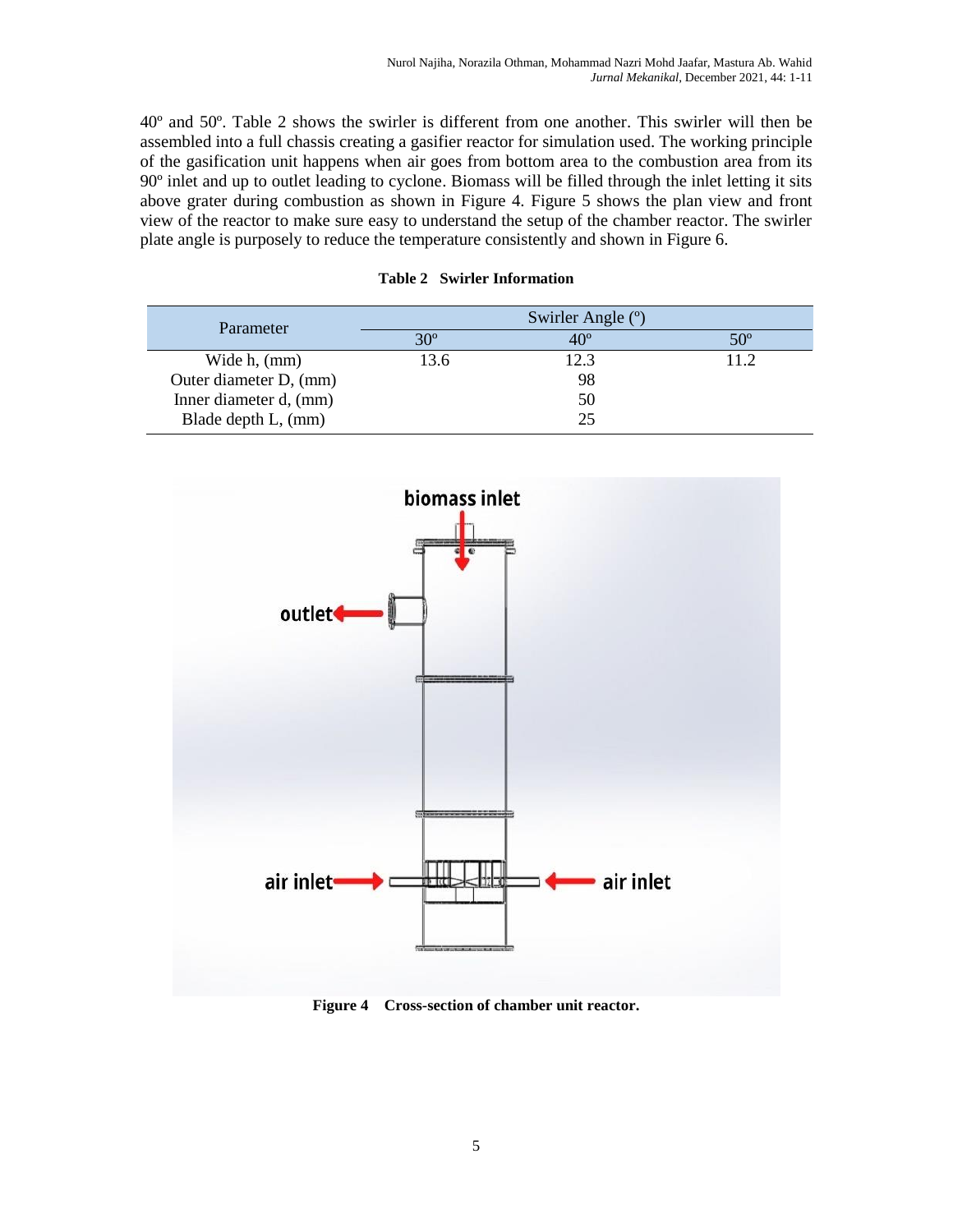Nurol Najiha, Norazila Othman, Mohammad Nazri Mohd Jaafar, Mastura Ab. Wahid *Jurnal Mekanikal*, December 2021, 44: 1-11



**Figure 5 Assembly drawing for the reactor.**



(c)

**Figure 6 Swirler plate with angle (a) 30º, (b) 40º, and (c) 50º**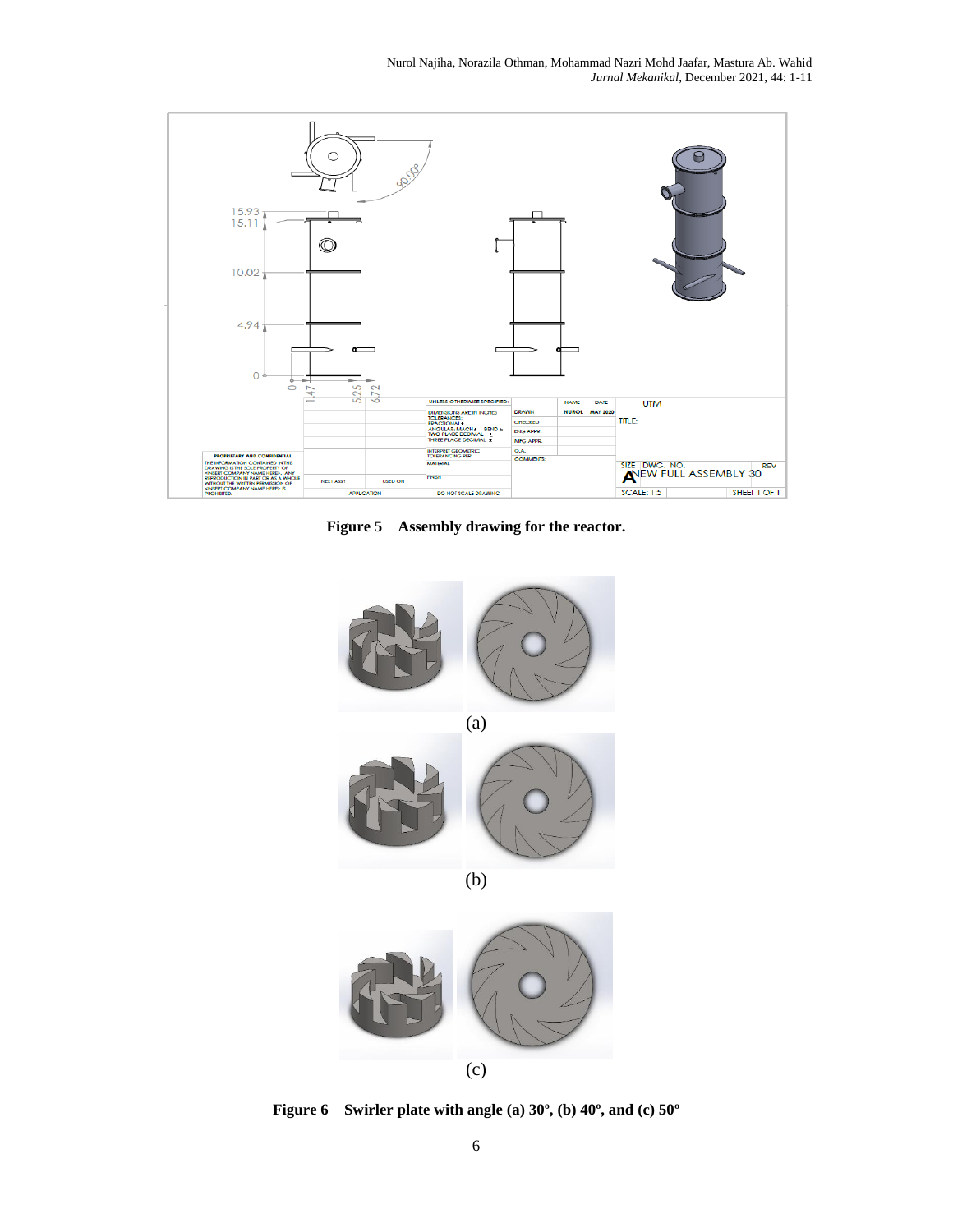## **2.3 Computational Fluid Dynamics Setup – Meshing and Boundary Condition**

The solid geometry was imported to ANSYS Fluent to generate meshing. The quality of the mesh depends on the type, size, location and density of the grid. Table 3 shows the mesh value for this study to perform the convergence status for the meshing process. The simulation was run under boundary condition set-up as shown in Table 4. Boundary condition is the set to solve the numerical system. In this study, it is essential to key in the temperature parameter as different zone would have its own specific temperature. The air will flow in at high temperature of 1473K and later cooled down to 573K moving to outlets. The magnitude velocity for this project would be 9 m/s. In addition, Table 5 shows the parameter inputs to set-up the simulation for the model setting, boundary condition and solvers setting. For models setting this study uses the k-epsilon for turbulence model with intensity 10%. For boundary condition, seven boundaries are set, and for solvers, five variable conditions only pressure set as simple scheme and others variable are set as second order upwind. Figure 7 shows the meshing of the chamber unit. Combination mesh has been used for chamber unit modelling. Hexahedral meshing has been used on middle part of the reactor as it is economical for the system. On the top and bottom part of the reactor tetrahedral meshing is used as they have attachment of valves to increase meshing quality.

### **Table 3 Mesh Statistics**

| Jomain        | Number of nodes | Number of elements |
|---------------|-----------------|--------------------|
| <b>cactor</b> | 0.1222          | 309506             |

| Table 4 |  | <b>Boundary Condition set-up</b> |  |
|---------|--|----------------------------------|--|
|---------|--|----------------------------------|--|

| In let-air temperature    | 1473K           |
|---------------------------|-----------------|
| <b>Outlet Temperature</b> | 573K            |
| Magnitude Velocity        | $9 \text{ m/s}$ |

#### **Table 5 Parameter inputs to set up the simulation**

|                  | <b>Model</b>             | <b>Settings</b>                | <b>Information</b> |
|------------------|--------------------------|--------------------------------|--------------------|
|                  | Space                    | 3D                             |                    |
|                  | Time                     | Steady                         |                    |
|                  | <b>Viscous</b>           | Standard k-epsilon             | Turbulence         |
|                  |                          | turbulence model               | intensity is 10%   |
| <b>Models</b>    | <b>Wall Treatment</b>    | <b>Standard Wall Functions</b> |                    |
| <b>Setting</b>   | <b>Heat Transfer</b>     | Enabled                        |                    |
|                  | <b>Species Transport</b> | Reacting                       | Wood-vol-air       |
|                  | Discrete phase           | Surface Injection              | Inlet-Biomass      |
|                  | <b>Name</b>              | <b>Type</b>                    | <b>Information</b> |
|                  | Fluid                    | Fluid                          | Air                |
|                  | Inlet-air                | Inlet-velocity                 | $9 \text{ m/s}$    |
| <b>Boundary</b>  | Inlet-biomass            | Inlet-velocity                 | $9 \text{ m/s}$    |
| <b>Condition</b> | Drying                   | Wall (mixed)                   | Convection and     |
|                  |                          |                                | Radiation          |
|                  | Pyrolysis                | Wall (mixed)                   | Convection and     |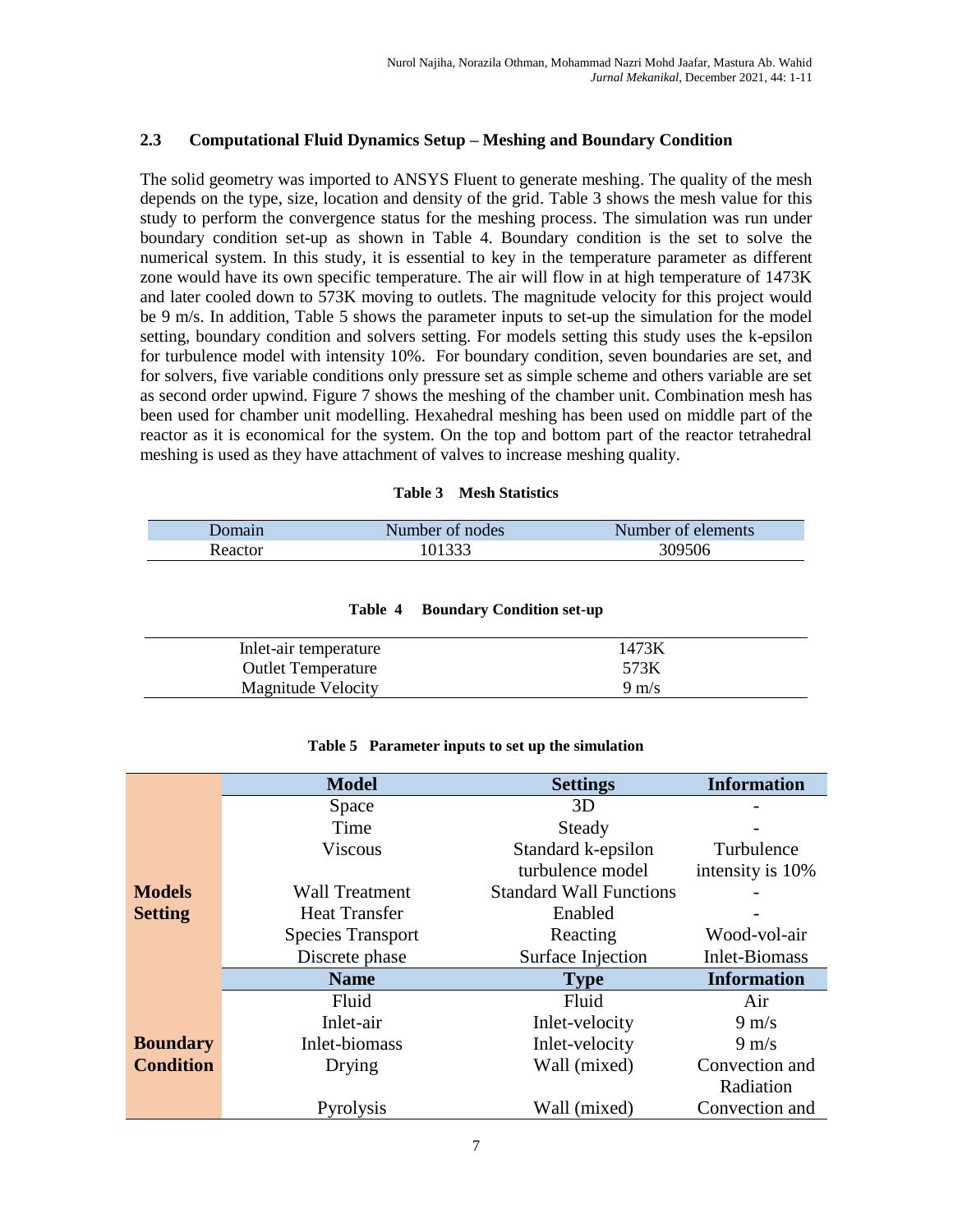Nurol Najiha, Norazila Othman, Mohammad Nazri Mohd Jaafar, Mastura Ab. Wahid *Jurnal Mekanikal*, December 2021, 44: 1-11

|                |                                   |                              | Radiation          |
|----------------|-----------------------------------|------------------------------|--------------------|
|                | Oxidation                         | Wall (mixed)                 | Convection and     |
|                |                                   |                              | Radiation          |
|                | Reduction                         | Wall (mixed)                 | Convection and     |
|                |                                   |                              | Radiation          |
|                | <b>Variable</b>                   | <b>Discretisation Scheme</b> | <b>Information</b> |
|                | Pressure                          | Simple                       |                    |
| <b>Solvers</b> | Momentum                          | Second Order Upwind          |                    |
|                | <b>Turbulent Kinetic Energy</b>   | Second Order Upwind          |                    |
|                | <b>Turbulent Dissipation Rate</b> | Second Order Upwind          |                    |
|                | Energy                            | Second Order Upwind          |                    |



**Figure 7 Meshing of Chamber unit**

## **3.0 RESULTS AND DISCUSSION**

### **3.1 Proximate Analysis**

Data collected from proximate analysis experiment is then tabulated and presented in Table 6. Ash content for TRS is highlighted as the data went off compared to another sample. This may happen due to sampling handling during experiment. Overall, the data retrieved can be used in simulation setup as they are relevant result in past studies [8-9]. Typically, ash content would end up at less than 10% of mass fraction.

| <b>Proximate Analysis (wt%)</b> | PKS   | GCS   |       | EFB   | WС    |
|---------------------------------|-------|-------|-------|-------|-------|
| <i>Moisture Content</i>         | 10.97 | 10.51 | 6.60  | 8.16  | 9.69  |
| <i>Volatile Matter</i>          | 58.39 | 68.28 | 52.65 | 64.39 | 68.23 |
| Ash Content                     | 8.12  | .39   |       | 577   | 2.85  |

#### **Table 6 Proximate Analysis Result**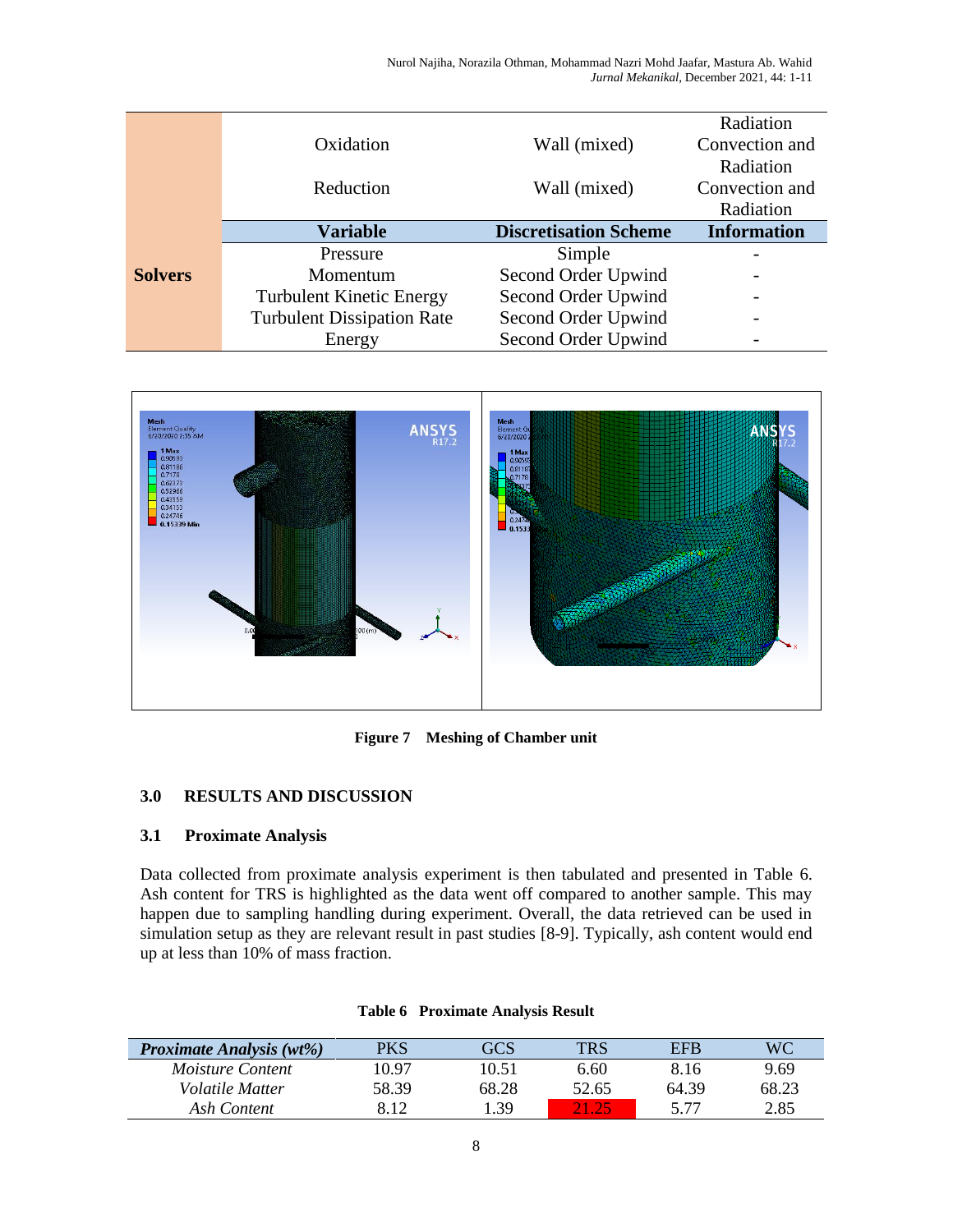| <b>Fixed Carbon</b>      | 22 52.<br>44.JZ | 19.82   | 10 51 | 21.69   | 19.23 |
|--------------------------|-----------------|---------|-------|---------|-------|
| $HHV, MJ/kg$ (dry basis) | 8.5329          | 18.0037 | .943  | 18.3702 | .8881 |

## **3.2 CFD Analysis**

Observation made on particle path lines will enable the visualisation of trajectories that individual fluid particles follow. Path lines also act as a "recorder" for fluid element path in the flow over a certain period. At each moment in time the direction the path takes will be determined by the fluid streamlines. Figure 8 shows the different swirler angles cause particle distributions differ from one another. Results can be relatable to Discrete Phase Models (DPM) in FLUENT. This phase determines how particles are being transported from inlet valve to outlet valve. Better particles distributions will ensure better combustion. Biomass feedstock is set to have a "reflect" boundary condition type. According to Sukumaran, (2015) [11], the particle bounces the boundary off in lieu of a shift in momentum, as defined by the restitution coefficient. Moreover, through proper DPM simulation of particles combustion, it able to know the volatile development and char combustion to simulate the combustion of coal.

Figure 8 presents particle path line for reactor with swirler  $30^{\circ}$  and  $50^{\circ}$  angle show a rather similar path line. However, swirler with the 50° has a circular motion of particles and movement of solid particles during combustion where it is drag upward with the air flow because angle 50° more slope than others swirler angle [10]. However, Figure 8(b), reactor with 40° swirler presented a relatively same theory to simulation result. The immediate temperature drop once it gets to the grate condition [11].



**Figure 8 Solid particle path line at specific swirler angle. (a) 30°, (b) 40°, (c) 50° swirler.**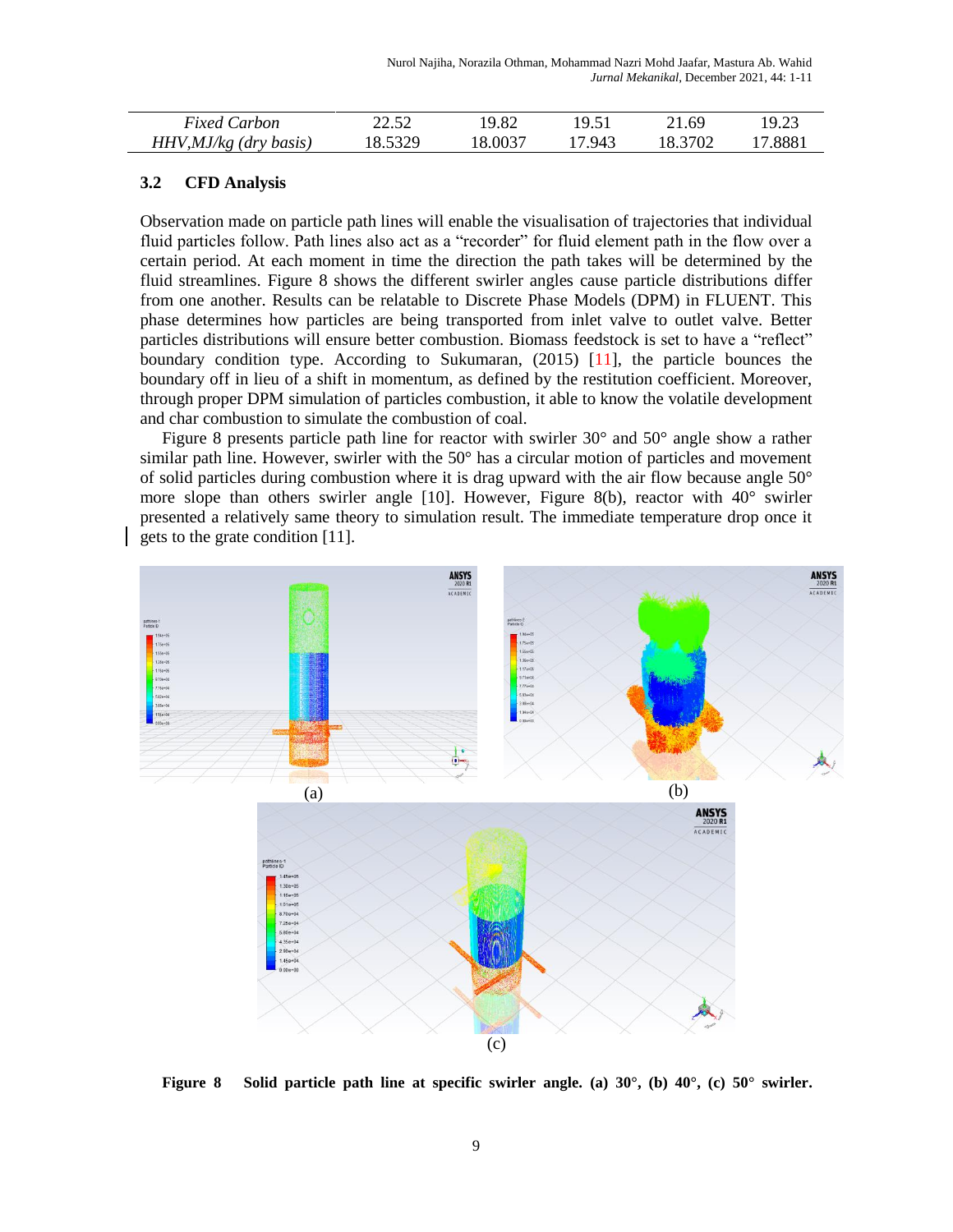Figure 9 shows the temperature distribution across the chamber unit reactor. Feeds are introduced from the top and air inlet went through from the bottom and through the grate. The lowest portion of the reactor is basically the combustion zone where devolatilisation of biomass is combusted [11]. This activity aids the heating process raising temperature to 800°C to 1000°C (1473K in ANSYS FLUENT). The upper part of the gasifier is where the hot gas pyrolyse the biomass eventually drying it. The hot gasses flowing through the bed will immediately cool down above combustion zone. The temperature of cooled gas would typically reduce to 200°C to 300°C (573K in ANSYS FLUENT). As shown in Figure 9(a) using swirler  $30^{\circ}$  and  $40^{\circ}$  the bottom area of chamber have static temperature around 573K but using 50° the bottom area of chamber little bit lower temperature, the swirler angle gives significant effect reducing the static temperature during combustion. This condition not good for combustion process. The suitable application still for swirler angle 40° because bottom area is hot then fast reduce the static temperature to the outlet area of chamber unit.



**Figure 9 Static temperature distribution at specific swirler angle. (a) 30°, (b) 40°, (c) 50° swirler.**

### **4.0 CONCLUSION**

The study started off as an experimental project enabling proximate analysis studies to be carried out. Five agricultural wastes were taken as samples that are palm kernel shell, ground coconut shell, Torrefied rubber seed, empty fruit bunch and woodchips. All biomass sample gained a relevant high heating value result at 18.53, 18.00, 17.94, 18.37 and 17.39 MJ/kg respectively. Although, only one data from Torrefied rubber seed showed a slight off with ash content at 21.25% where is usually has been less than 10%. The proximate analysis successful establish the feedstock characteristics fuel for properties such as high heating value that is important to determine the capability of the feedstock to use in gasifier system.